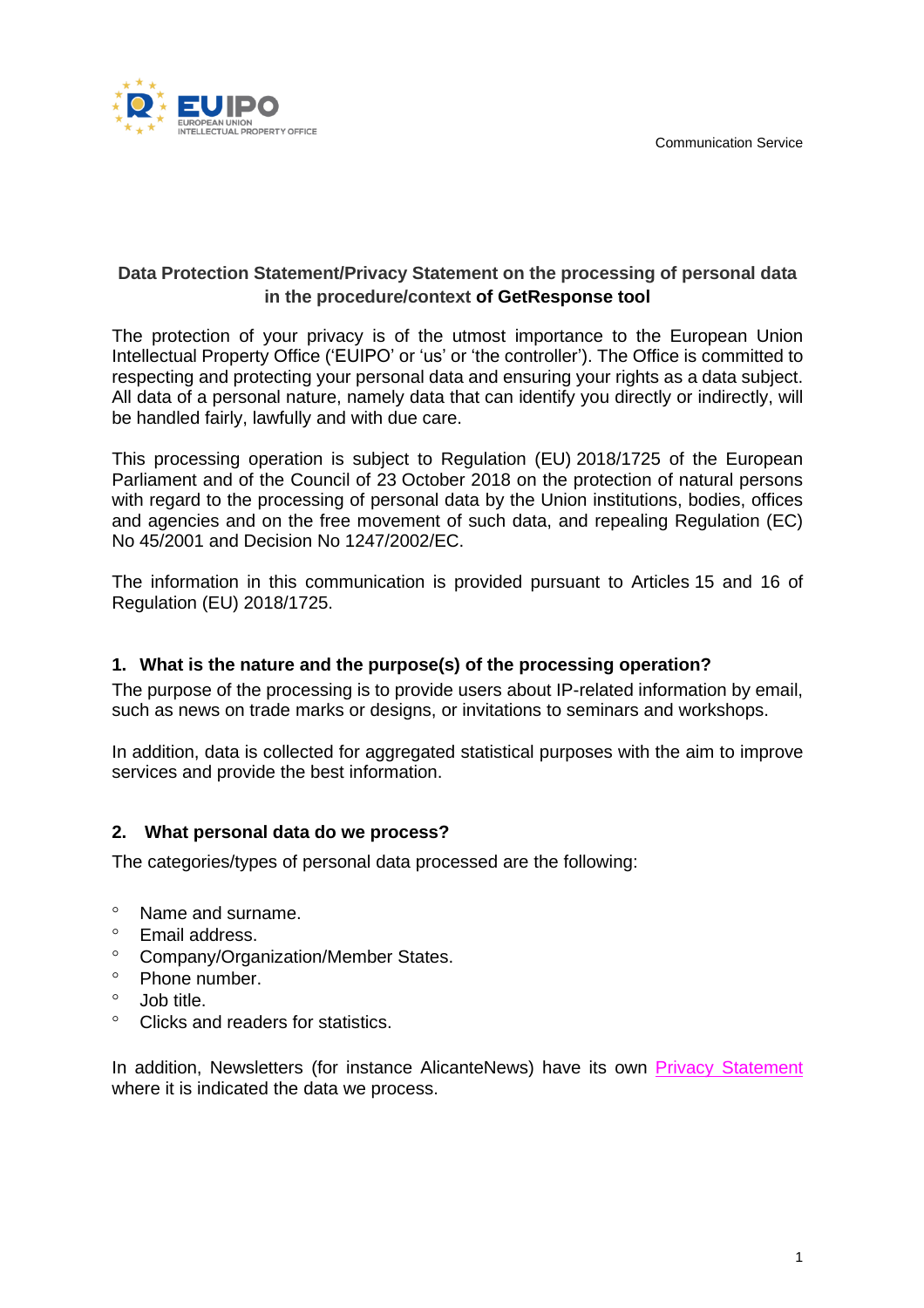

## **3. Who is responsible for processing the data?**

The processing of personal data is carried out under the responsibility of the Comunication Service (CS). However, CS acts as processor when the use of GetResponse is requested by other Departments/Services of the EUIPO. In this situation, the requesting department/service will act as controller.

## **4. Who has access to your personal data and to whom are they disclosed?**

- The following departments and services that use GetResponse tool have access to the information: Observatory Department, Customer Service Department, Operation Department and Communication Service. The information concerning GetResponse tool will only be shared with people necessary for the implementation of such measures *on a need to know* basis.

- The data are not used for any other purposes nor disclosed to any other recipient.

- The information in question will not be communicated to third parties, except where necessary for the purpose outlined above.

- Personal data are not intended to be transferred to third country.

## **5. How do we protect and safeguard your information?**

We implement appropriate technical and organizational measures in order to safeguard and protect your personal data from accidental or unlawful destruction, loss, alteration, unauthorized disclosure of, or access to them.

- 1. All personal data related to the list of contacts internally stored are stored in secure IT applications according to the security standards of the Office as well as in specific electronic folders accessible only to the authorized recipients. Appropriate levels of *access are granted* individually only to the above recipients:
- Role-based access control to the systems and network.
- Logical security hardening of systems, equipment and network.
- <sup>o</sup> Physical protection via secure Data Centre.

Security measures are periodically reviewed by external auditors (ISO 27001 and SOC 2).

2. All personal data related to the data stored by the external provider (GetResponse)

#### Data storage security:

a) Personal data stored in databases is secured against loss of integrity through the application of consistency rules in terms of semantics (definition of data type), in terms of entities (definition of basic keys) and in terms of reference (definition of foreign keys).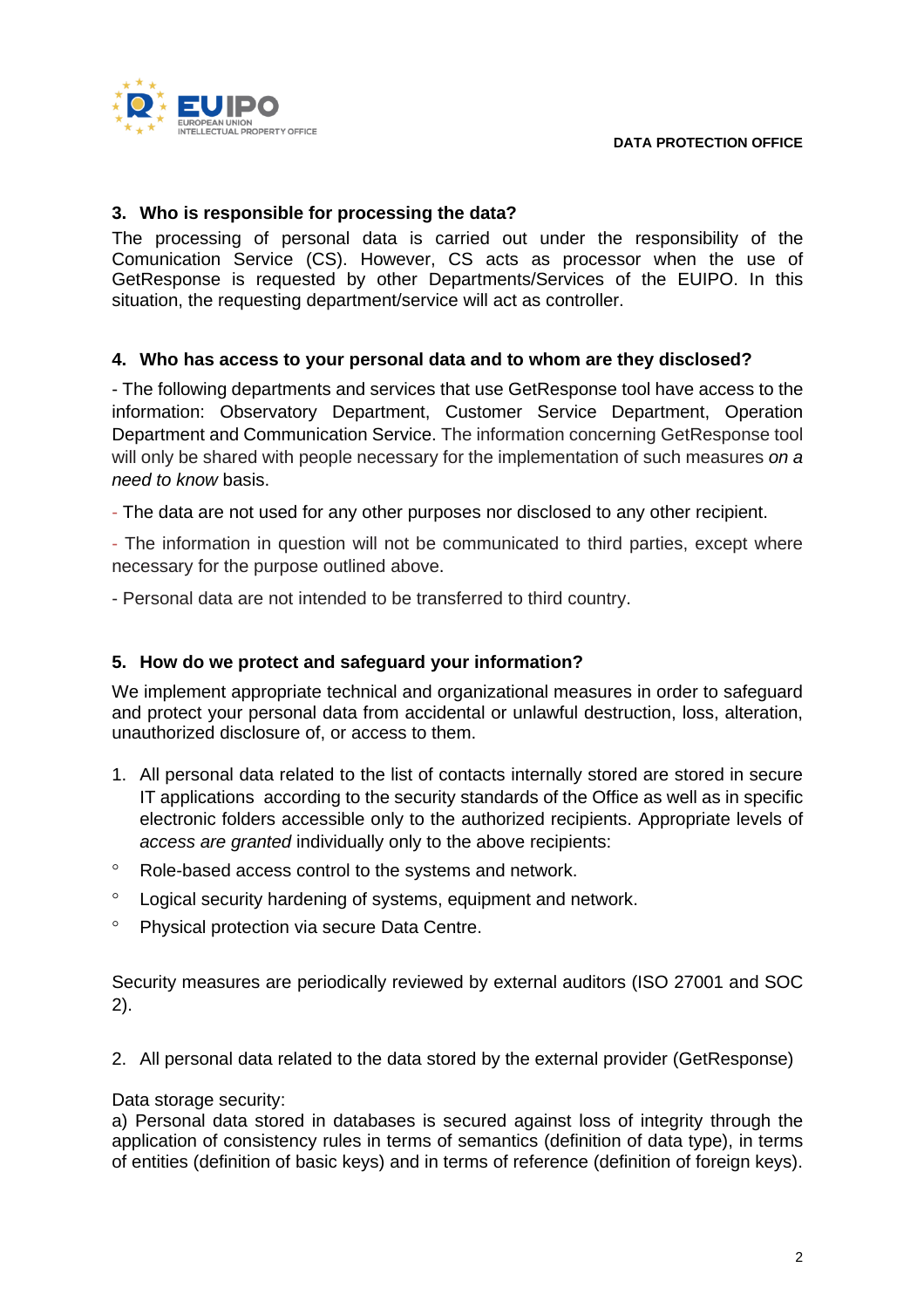

b) Personal data is secured against loss of accountability through application of solutions that tie specific actions to a specific person or IT system.

Elements of the network infrastructure used for personal data processing are secured against access by unauthorized persons and IT systems and against loss of availability with use of such software as Firewall, Intrusion Detection Systems, Intrusion Prevention Systems, Anti DDOS.

In addition, the Platform uses encrypted data transmission (SSL, secure socket layer) during registration and login, which guarantees the protection of the data identifying you and significantly impedes account data interception by unauthorized systems or people [\(https://www.getresponse.co.uk/email-marketing/gb-security\)](https://www.getresponse.co.uk/email-marketing/gb-security)

## **6. How can you obtain access to information concerning you and, if necessary, rectify it? How can you receive your data? How can you request that your personal data be erased, or restriction or object to its processing?**

You have the right to access, rectify, erase, and receive your personal data, as well as to restrict and object to the processing of your data, in the cases foreseen by Articles 17 to 24 of the Regulation (EU) 2018/1725.

Once you receive the newsletter of the invitation by GetResponse tool, you have the right to unsubscribe from the newsletter or invitation and also change your contact data if you wish to do so.

In any case, if you would like to exercise any of these rights, please send a written request explicitly specifying your query to the delegated data controller, Head of the Communication Service at: [PersonalDataCS@euipo.europa.eu](mailto:PersonalDataCS@euipo.europa.eu)

Your request will be answered free of charge and without undue delay, and in any event within one month of receipt of the request. However, according to article 14 (3) of Regulation (EU) 2018/1725 that period may be extended by two further months where necessary, taking into account the complexity and number of the requests. We shall inform you of any such extension within one month of receipt of the request, together with the reasons for the delay.

# **7. What is the legal basis for processing your data?**

- Processing is based on the Regulation (EU) 2018/1725, Article 5.1:
	- a) "processing is necessary for the performance of a task carried out in the public interest or in the exercise of official authority vested in the Union institution or body", such as email address or the RCD owner;